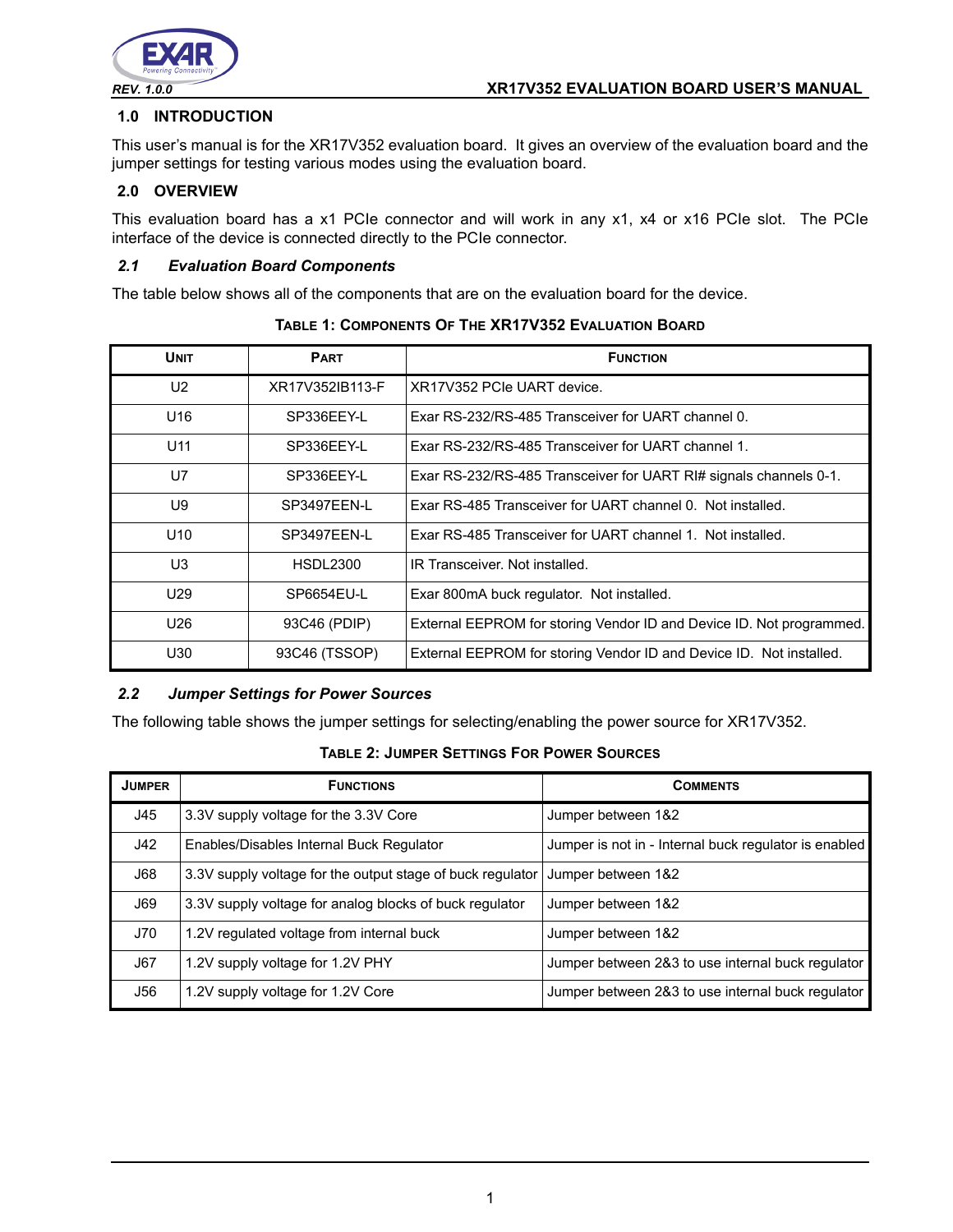

# **XR17V352 EVALUATION BOARD USER'S MANUAL** *REV. 1.0.0*

# *2.3 Jumper/Switch Settings for RS-232 or RS-485*

The following table shows the setting for selecting between the RS-232 or RS-485 modes:

# **TABLE 3: SETTINGS FOR RS-232 OR RS-485 MODE**

| JUMPERS/<br><b>SWITCH</b> | <b>FUNCTIONS</b>                                                                                                                            | <b>COMMENTS</b>                                                                                                                                                                                                                                                                                                                                                                                                    |
|---------------------------|---------------------------------------------------------------------------------------------------------------------------------------------|--------------------------------------------------------------------------------------------------------------------------------------------------------------------------------------------------------------------------------------------------------------------------------------------------------------------------------------------------------------------------------------------------------------------|
| J13                       | 3.3V Supply voltage pin for transceivers                                                                                                    | Not installed. Trace between 1&2.                                                                                                                                                                                                                                                                                                                                                                                  |
| SW <sub>1</sub>           | Selects between RS-232 and half-duplex RS-485<br>mode for UART channels 0 and 1                                                             | UART channel 0 RS-232 Mode (default)<br>■ 1&16 Open<br>2&15 Open<br>3&14 Closed<br>■ 4 & 13 Closed<br>UART channel 0 half-duplex RS-485 Mode<br>■ 1&16 Open<br>2&15 Closed<br>■ 3&14 Open<br>4&13 Closed<br>UART channel 1 RS-232 Mode (default)<br>5&12 Closed<br>6&11 Closed<br>■ 7&10 Open<br>■ 8&9 Open<br>UART channel 1 half-duplex RS-485 Mode<br>■ 5&12 Closed<br>■ 6&11 Open<br>7&10 Closed<br>■ 8&9 Open |
| SW <sub>2</sub>           | Enables the RI# signals in RS-232 mode<br>Enable auto RS-485 half-duplex direction control<br>upon power-up<br>Enable IR mode upon power-up | UART channel 0 RS-232 Mode (default)<br>■ 1&16 Open<br>2&15 Open<br>3&14 Closed<br>■ 4 & 13 Closed<br>UART channel 1 RS-232 Mode (default)<br>5&12 Closed<br>6&11 Closed<br>■ 7&10 Open<br>■ 8&9 Open<br>Enable auto RS-485 half-duplex direction control<br>7&10 Closed<br>Enable IR mode<br>8&9 Closed                                                                                                           |
| J14                       | Half-Duplex RS-485 control select for DE for UART<br>channel 0                                                                              | No jumper installed enables RS-485 driver<br>Jumper between 2&3 selects RTS# as the half-<br>duplex control output                                                                                                                                                                                                                                                                                                 |
|                           | Note: SP3497E is not installed.                                                                                                             | Jumper between 1&2 disables the RS-485 driver                                                                                                                                                                                                                                                                                                                                                                      |